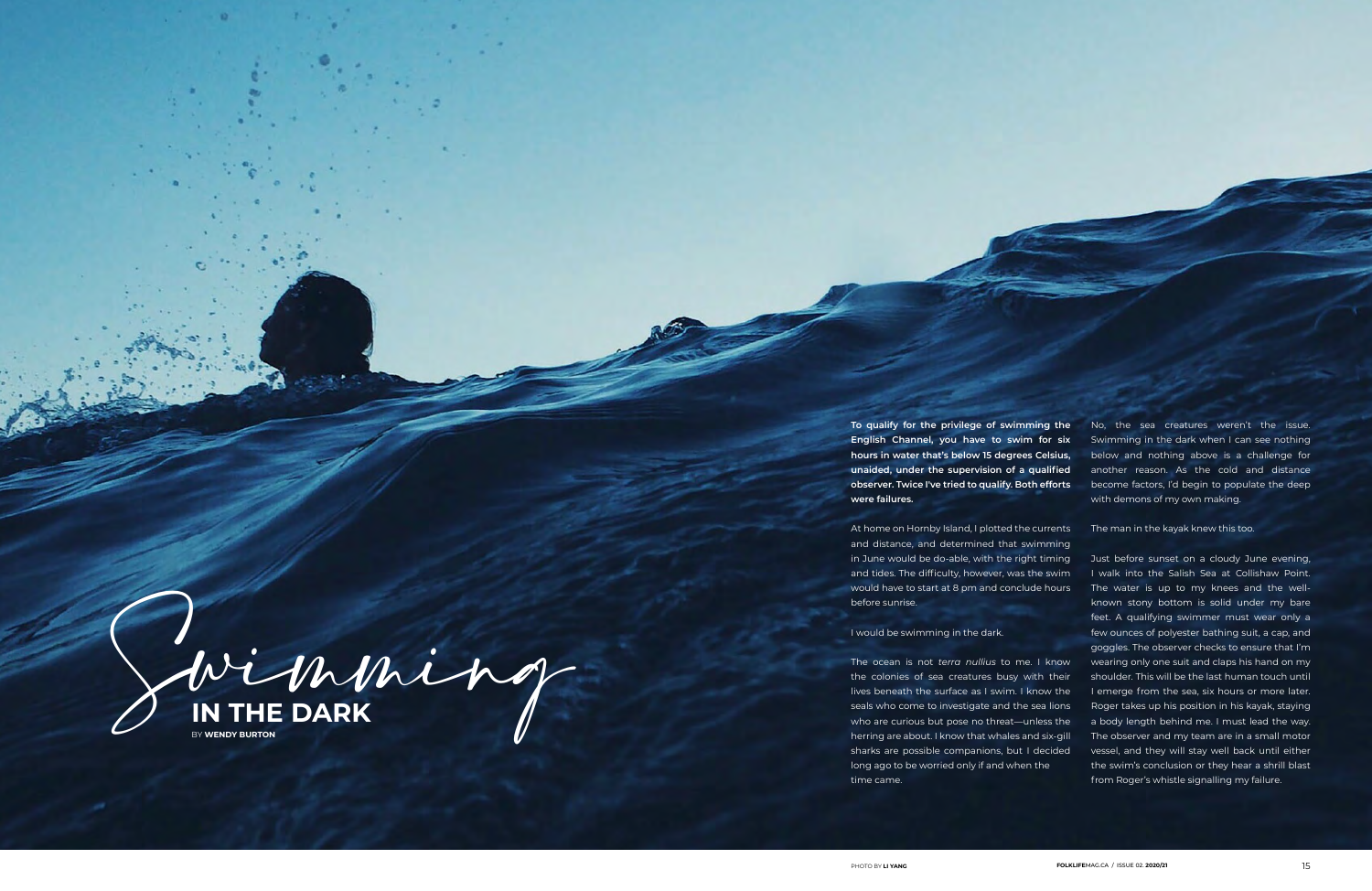Roger is seasoned. He knows my stroking pattern. Knows to watch for glints, like stars, which signify my location. Knows my fears. Knows what lies before me. Knows this is my last attempt to qualify. Even so, Roger can often not trace my progress. It is dark, and I am nearly silent.

From Collishaw to Galleon, with the current running with me, I make good progress. The water is 14˚C, a manageable temperature. The steady movement of my arms, legs, and breathing generates the heat I need, as I so often quip that I have a well-padded core, and I waste little energy when I swim. Lights disorient a night swimmer, so I wear glow sticks in both the back of my goggles and the back strap of my suit so my support team can see me. But since I swim low in the water, Roger has told me that these lights, dim at best, are often barely visible. Closing his eyes, Roger could often not hear me in the water, I made so few splashes.

He never closes his eyes when I swim in the dark.

The greatest fear of a night swim is losing the swimmer in the dark. Disoriented and suffering from hypothermia, a swimmer can veer off course and simply get lost. Swim away into the unlit ocean. As we were, all of us, far too aware, a drowning long-distance swimmer makes no noise—just drop below the surface without any sound of a struggle. As if a giant hand grabs ahold and pulls the swimmer down. We all feared this risk.

Collishaw to Galleon. Galleon to Hidden Beach. Across the big bay to Tralee Point. Tralee to Whaling Station, the Helliwell traverse around the outside of Flora Island, well out in the channel. Then, with luck and good conditions, I'll navigate across the top of the two big bays to Dunlop Point, far enough away from the beaches to avoid incoming currents.

It's colder now. 12˚C and falling. A minor wind has picked up. Cloud cover makes the night—at 2 am—darker than we'd anticipated. I am in the bay. Barely visible. The support team radios their concern to Roger.

Now comes Lynn, down to the shore from her home, carrying an unlit lantern, picking her way over the slippery rocks to stand vigil in the night. Listening. In this deep dark, just before the tide turns. In the hush, as if the sea's breath is inheld, she hears nothing. Sees nothing.

To see better, Lynn stands in her own darkness. To hear better, her breathing is shallow. Her head is tipped to one side. Used to the gusty gulps of sea lions, the commotion of seals, the great announcements of whales, the splash of salmon, the flutter of herring, she hears nothing.

But I am coming. Afraid now, in the dark, unable to see the way, lights flashing in the corner of my left eye that may be the beginning of hallucination. Because if this dark becomes alive with monsters I will falter, lose the favourable tide, and fail.

A sharp whistle tells me to stop. I'm afraid to tread water because giant hands will grab my feet. I wish for the trivial fear of sharks, giant octopus, deadly sea snakes, a python inexplicably acclimatized to the northwest Pacific ocean.

I scull on my back. Roger has extinguished his lights. The launch is well behind us, engine off, waiting. He doesn't ask, "How are you?" because he knows. He extends the feeding pole and I take the gel. I no longer want food or water but if I stop feeding they'll pull me out. In the basket are two fresh glow sticks. We say little. I do not speak because he might hear the slurring of words, and he will signal that my attempt is over.

My goggles are now sealed to my face. I keep my mind off the pain of removing them when I reach the point. Before I do, though, I may hear the radiophones. The observers will talk to me and then decide. Now I will lie about the cramp in my thigh, the droop on the right side of my mouth, the slow twist of my fingers, the monsters beneath me, waiting.

Roger turns off his light. "On you go," he says. I know what lies ahead. I swim into the fear. It has joined me. I am so cold.

Lynn has heard the whistle. She's heard Roger's voice. She peers into the dark, listening. Is the swimmer in the water? Out in the bay? Attempting the headland? If only she could see it. I am coming.

At 5 hours 45 minutes, in 10˚C, I swim.

1, 2, 3, 4, 5, breathe. 1, 2, 3, 4, 5, breathe. 1, 2, 3, 4, 5, breathe.

*"... if this dark becomes alive with monsters I will falter, lose the favourable tide, and fail."*